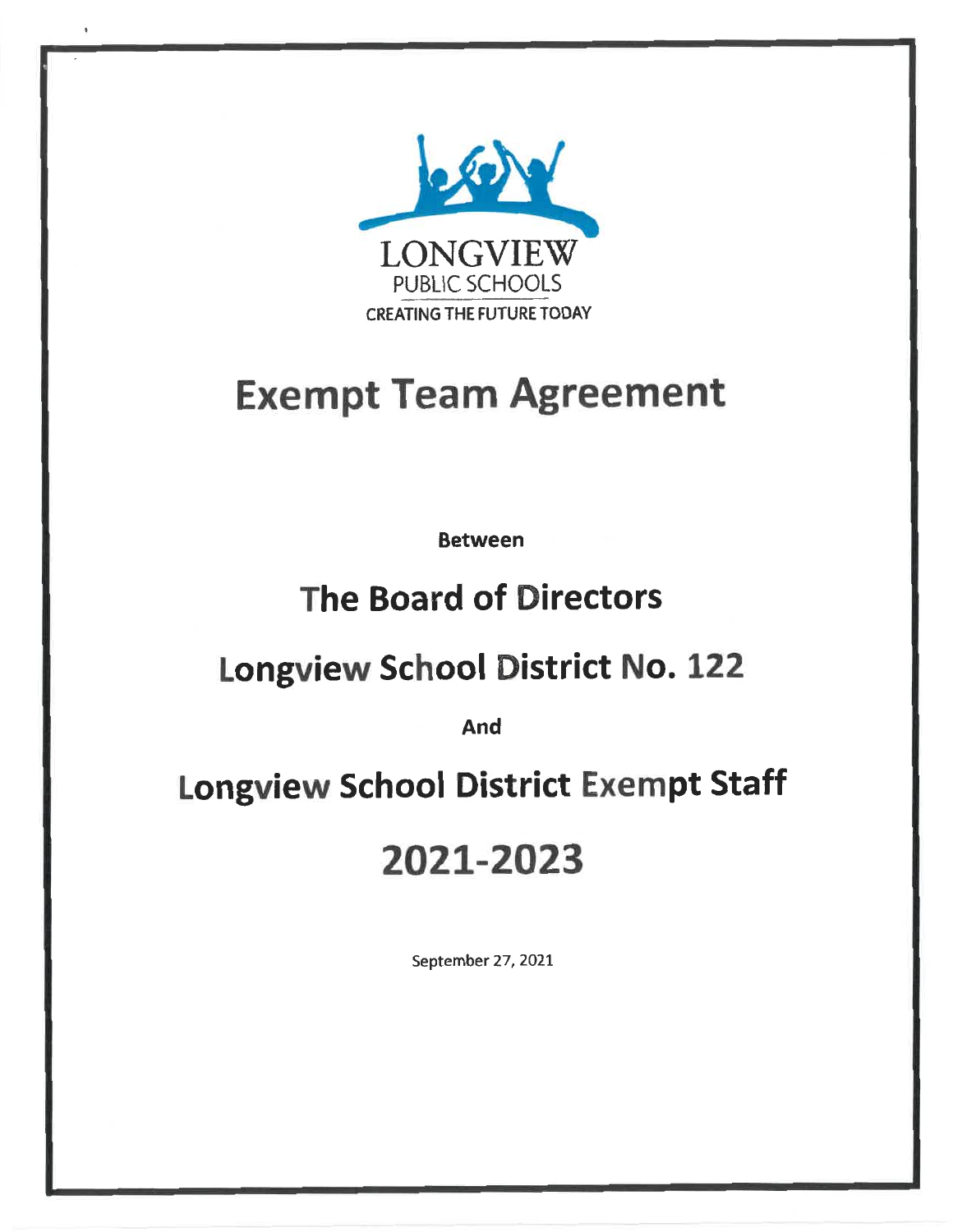## **1. Membership**

It is understood that exempt staff, administrative staff, the members of the Board of Directors, and the Superintendent all participate in district level leadership roles. With the signing of this Exempt Team Agreement, the Board and exempt staff express a high level of trust, commitment and understanding. A strong professional relationship, which recognizes the time commitment and flexibility required to carry out exempt duties and responsibilities that exist among management team members is expected. Exempt staff receives trust, support, commitment and understanding from the Board of Directors. The Board of Directors receives a commitment by exempt staff to follow the policies set forth by the School Board and a high level of trust, confidentiality, support, commitment and understanding.

## **2. Length of Work Year**

The length of contract for exempt staff shall be:

| Executive Assistant to the Superintendent and Assistant | 260 days (twelve months) |  |  |  |  |  |
|---------------------------------------------------------|--------------------------|--|--|--|--|--|
| Secretary to the School Board                           |                          |  |  |  |  |  |
| Lead Accountant                                         | 260 days (twelve months) |  |  |  |  |  |
| <b>Budget Analyst</b>                                   | 260 days (twelve months) |  |  |  |  |  |
| HR Specialist - Certificated                            | 260 days (twelve months) |  |  |  |  |  |
| HR Specialist - Classified                              | 260 days (twelve months) |  |  |  |  |  |
| Payroll Officer                                         | 260 days (twelve months) |  |  |  |  |  |
| Coordinator                                             | 194 days (nine months)   |  |  |  |  |  |

Twelve‐month staff contracts will be inclusive of 13 paid holidays and vacation leave. Coordinators will be inclusive of 11 paid holidays.

#### **Early Dismissal**

- A. Exempt employees shall be dismissed two hours prior to the end of their regular work shift on the employee's last scheduled workday prior to Thanksgiving, winter break, and spring vacation without loss in pay or benefits.
- B. If an employee is on vacation, sick leave, or personal leave on an early dismissal day, they will be compensated for their normal workday. Vacation, sick leave, or personal leave will be deducted at their normal workday minus two (2) hours.

### **3. Salaries**

The Board of Directors recognizes the importance of having quality exempt staff. To accomplish this, it is our mutual intent to maintain salaries at the average for similar positions and competitive with similar size districts. The board has agreed to pay exempt staff a salary that attracts and retains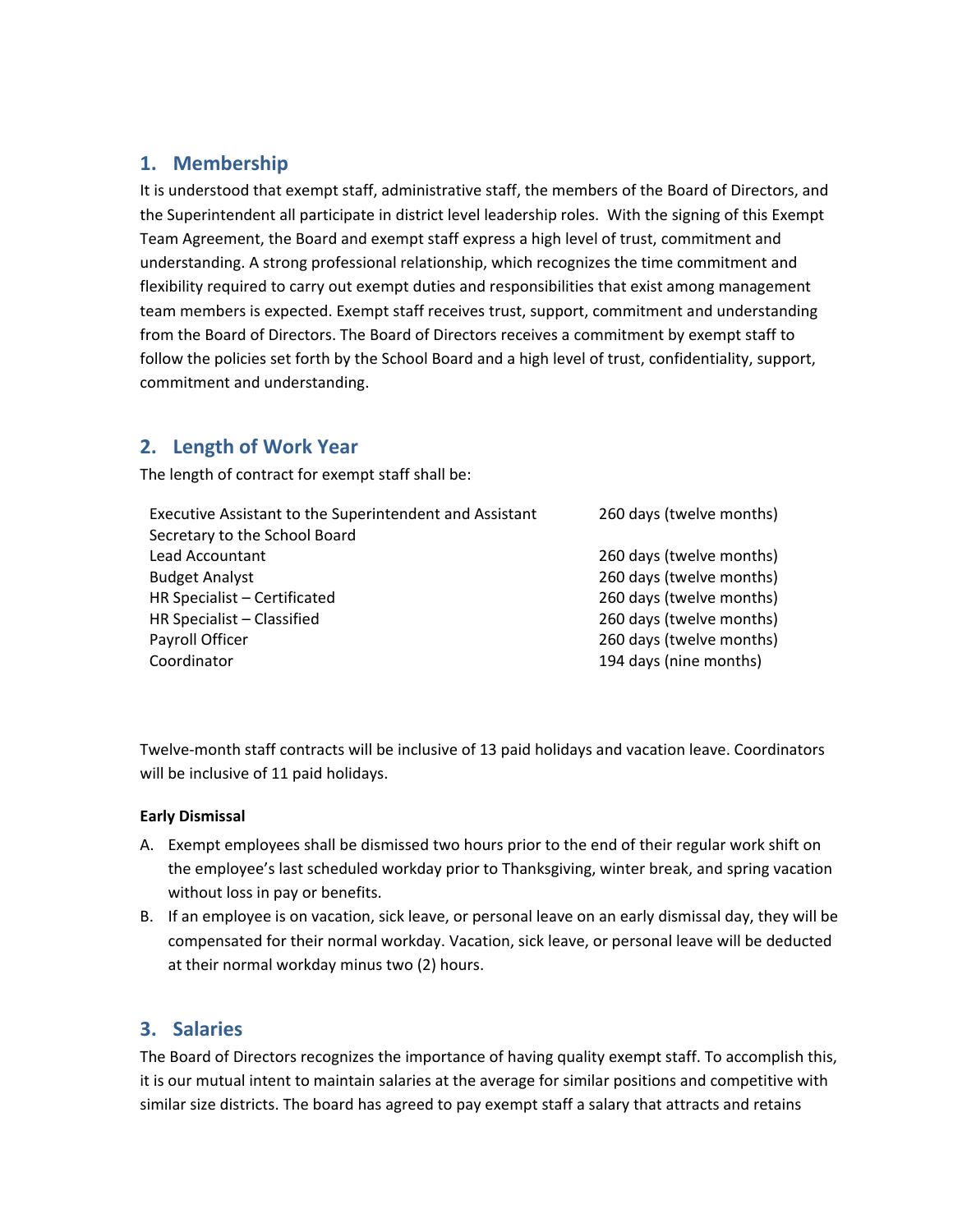qualified individuals. Salary studies will be conducted on an as‐needed basis as determined jointly to assess the competitive position in Longview School district's exempt staff salaries. Any statewide cost of living adjustment approved by the legislature will be added to the Exempt Team Salary Schedule for the contract year for which it was approved.

### **4. Benefits**

All exempt staff shall receive mandatory benefits as established by law and permissive benefits as established by the Board of Directors. Unless otherwise specified, leaves will not be accumulative from year to year.

#### **A. Retirement**

Classified exempt staff shall belong to the Washington State Retirement System. All rules and regulations pertaining to the state retirement systems shall apply. The District will contribute the monthly amount set for FTE toward the retirement contribution carve out, as determined by the final state adopted operating budget.

#### **B. Temporary Disability Leave (Sick Leave)**

- 1. Accrual of Temporary Disability Leave all exempt staff receive one day per month of temporary disability leave (sick leave) annually. Temporary disability leave shall be accumulative within limits of state law.
- 2. Use of Temporary Disability Leave Sick leave may be used for illness or injury to a member or an individual's family of such nature that the individual's presence is considered necessary or justifiable.

#### **C. VEBA**

The District will offer the VEBA III Sick Leave Conversion Plan and Standard Health Reimbursement Arrangement (HRA) for each year of this contract. Eligible employees of the Exempt Team employee group will take an annual vote on VEBA options. See Appendix B for the VEBA II Sick Leave Conversion Plan Agreement, and the VEBA Health Reimbursement Arrangement Agreement.

#### **D. Family Medical Leave**

The Family Medical Leave will be available within the guidelines of the federal Family and Medical Leave Act of 1993. Paid Family Medical Leave will be available within the Washington State guidelines for Paid Family & Medical Leave.

#### **E. Personal Leave**

1. Twelve‐month exempt staff will be allowed up to (3) three days of personal leave annually. Nine and ten‐month coordinators will be allowed up to two (2) days of personal leave annually. Such leave shall be approved by the individual's immediate supervisor.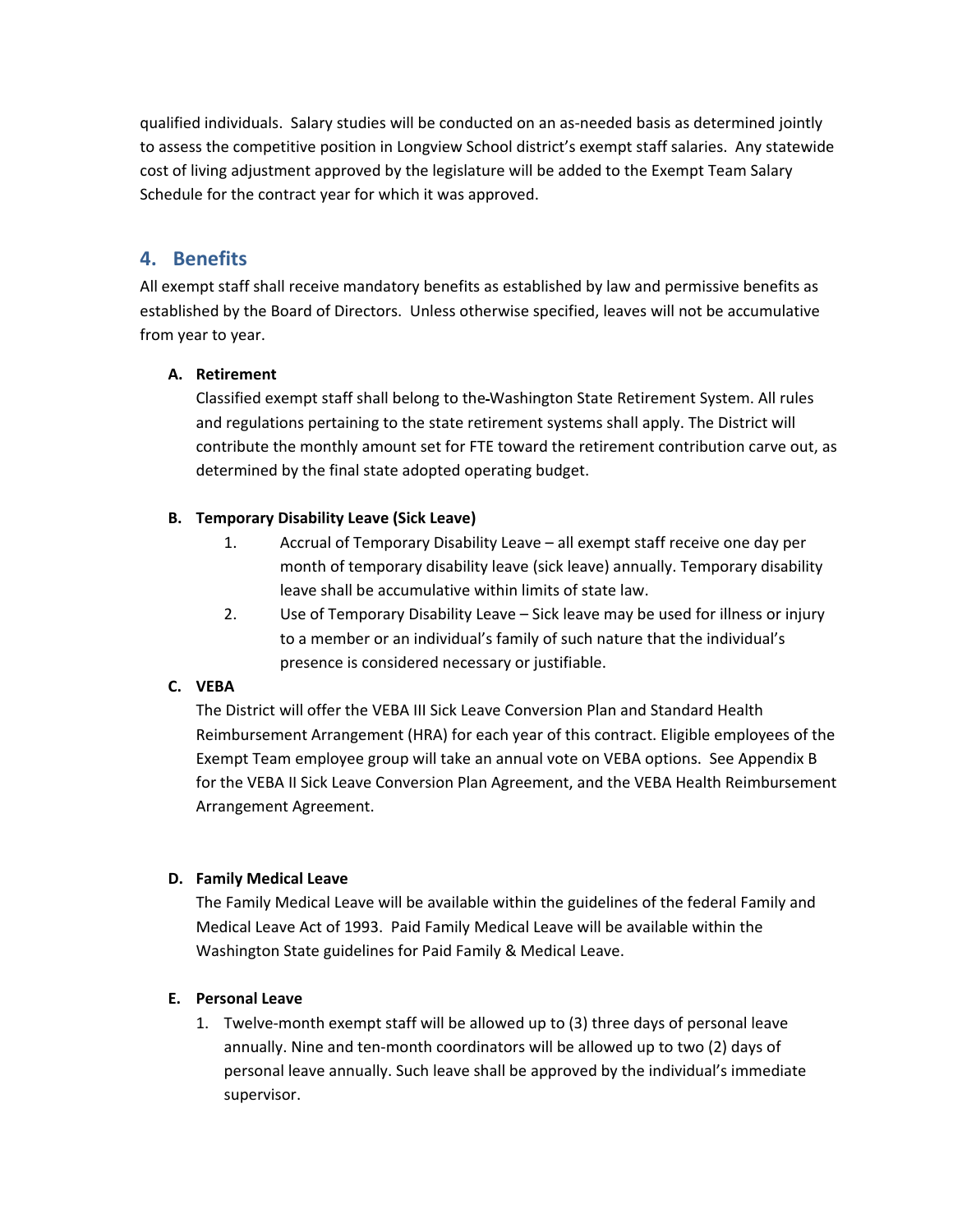2. Two (2) paid personal leave days may be carried over to the following year. Carry‐over of personal leave balances will be automatic and will not exceed five (5) days.

#### **F. Bereavement Leave**

A. An employee who is absent on account of death of an immediate member of the family (parent, parent‐in‐law, brother, brother‐in‐law, sister, sister‐in‐law, spouse, domestic partner, child, child's spouse, grandparent, grandchild, household member, primary care‐ giver, or former guardian) may be granted up to five days leave without loss of pay for each such bereavement.

B. Cases involving individuals other than those listed above, and additional time for circumstances beyond the control of the individual may be granted by the District upon the recommendation of the Superintendent or designated representative.

#### **G. Vacation Leave**

1. Accrual Schedule – All 12‐month exempt staff shall annually receive vacation based on the following schedule:

| Years of Employment*                              | <b>Vacation Days</b> |
|---------------------------------------------------|----------------------|
| Year 1 through 4                                  | 10                   |
| Year 5 through 10                                 | 15                   |
| During 11 <sup>th</sup> year                      | 16                   |
| During 12 <sup>th</sup> year                      | 17                   |
| During 13 <sup>th</sup> year                      | 18                   |
| During 14 <sup>th</sup> year                      | 19                   |
| During 15 <sup>th</sup> year                      | 20                   |
| During 16 <sup>th</sup> year                      | 21                   |
| During 17 <sup>th</sup> year                      | 22                   |
| During 18 <sup>th</sup> year                      | 23                   |
| During 19 <sup>th</sup> year                      | 24                   |
| During 20 <sup>th</sup> year and thereafter       | 25                   |
| *While employed in a position earning a vacation. |                      |

- 2. Maximum Amounts an exempt employee may only carry forward to a subsequent year one previous year's unused vacation leave. They may exercise an option to receive remuneration for up to a maximum of 30 days of unused vacation leave upon retirement, termination or resignation.
- 3. Vacation Cash Out Employees who accrue vacation time shall have the option of cashing in any unused vacation days after they have used a minimum of ten (10) days during the current contract year. Employees must submit a completed Vacation Cash Out Form to the payroll office between April 1 and June 15.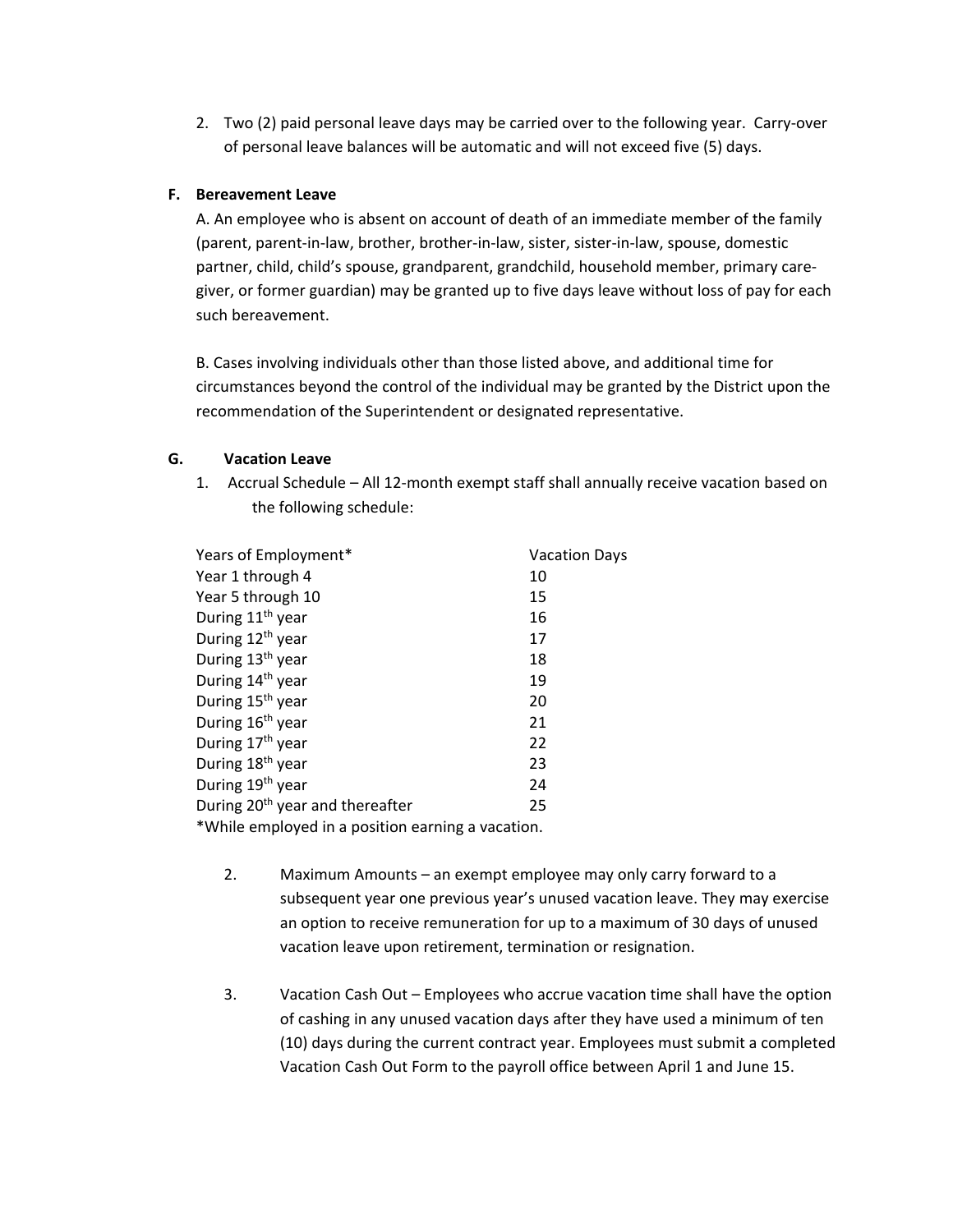Payment of requested unused vacation days will be paid according to payroll cutoff dates.

#### **H. Medical, Dental, Vision, and Long‐Term Disability Insurance Coverage**

The District shall provide the maximum amount per month funded by the State per FTE employee toward the payment of medical, dental, vision and long-term disability insurance premiums. Medical, dental and vision insurance coverage will be provided for employees and family members as provided for in the School Employees Benefits Board (SEBB) rules.

#### **I. Worker's Compensation Claims**

For employees who are disabled due to a job-related illness or injury and who qualify for and are receiving time loss payments under RCW Chapter 51, the employer will continue to provide the medical, dental, vision, and long‐term disability insurance coverage as is provided in Section 4 H, and as the employee was regularly receiving prior to the disability. Such coverage will extend for a maximum of one year from the date of disability.

#### **J. Overtime, Comp Time, Working on Holidays or Non‐Contract Days**

- 1. Compensatory time (comp time) shall mean time off with pay in lieu of pay for work performed on an authorized overtime basis.
- 2. Accrual shall be at the rate of one-and-one-half  $(1 \frac{1}{2})$  hours for each hour of overtime worked.
- 3. Shall not be used before it is accrued.
- 4. Accrued shall not exceed 100 hours at any point.
- 5. May be chosen by an employee instead of overtime pay. If comp time is chosen, the time shall be submitted on the time sheet at the time it is taken.
- 6. Shall be requested and approved by the supervising administrator prior to its use.
- 7. Logs shall be kept by each employee utilizing comp time. Logs will not be submitted with time sheets, but logs will be verified by the supervisor monthly.
- 8. Shall not be carried over past June 30 of each year. Comp time hours submitted for pay shall not exceed 40 hours per year. Comp time logs shall be submitted through the supervising administrator and to Payroll by June 30. Payroll will process unused comp time for pay and payroll deadlines will apply.
- 9. Will be processed for pay upon separation from employment or upon transfer from one department/building to another.
- 10. Coordinators shall not be granted comp time.
- 11. No employee shall be approved for overtime pay or comp time unless the overtime work has been authorized by the supervisor. Approval for the use of comp time shall be authorized by the supervisor.
- 12. Overtime pay shall mean one-and-one have  $(1 \frac{1}{2})$  times the straight time rate in effect at the time the employee is working.
- 13. Overtime work shall be: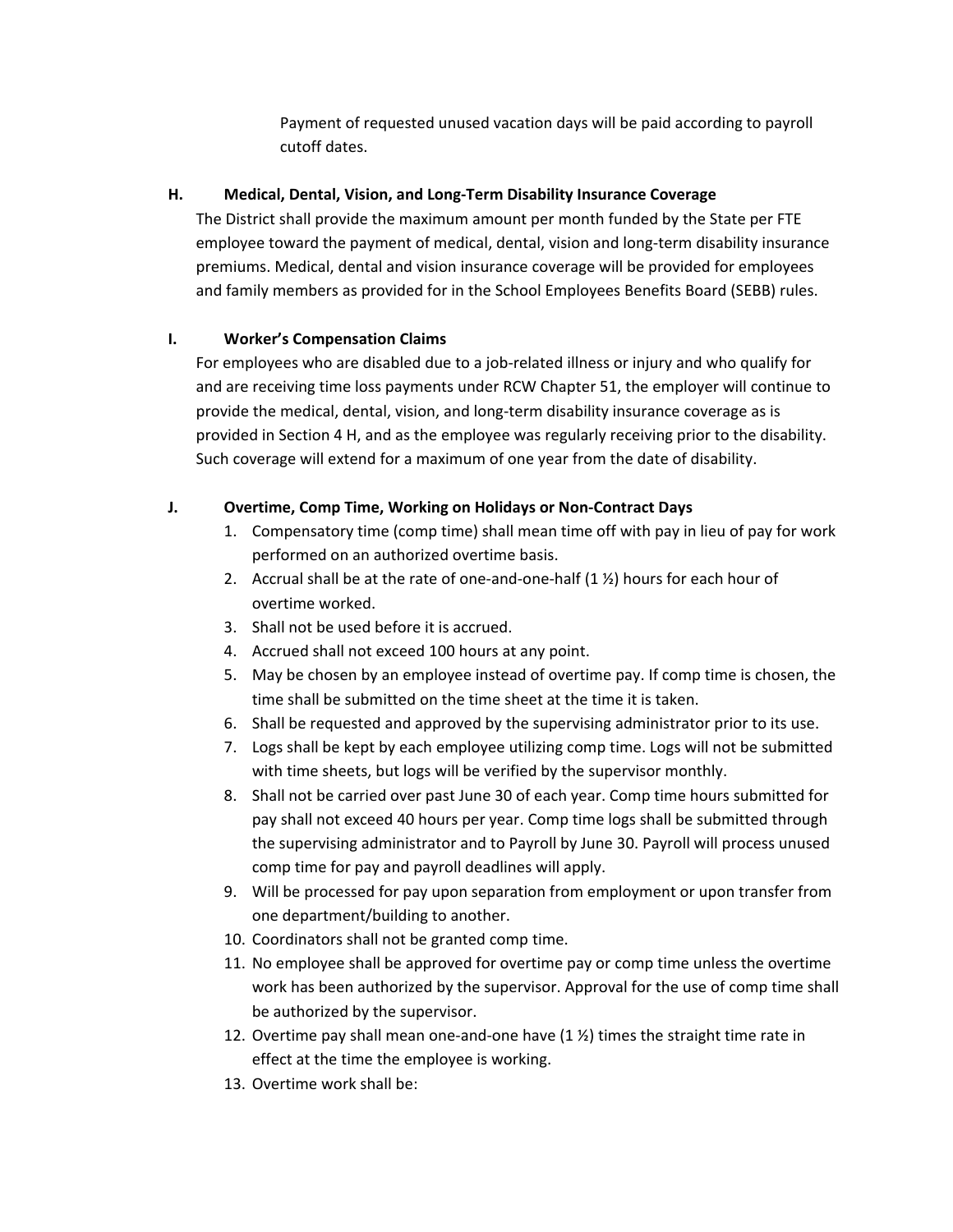- a. All compensated time in excess of eight (8) hours in the same day or in excess of eight (8) consecutive straight-time hours extending over more than one day.
- b. All compensated time in excess of forty (40) straight‐time hours in one week.
- 14. Employees assigned to work on holidays, shall be paid their regular holiday pay plus one and one-half  $(1 \frac{1}{2})$  times their regular hourly wage.
- 15. Employees assigned to work on non‐contract days shall be paid one and one half times (1 ½) their regular hourly wage.

#### **K. Professional Development Fund**

The district encourages exempt staff to participate in professional development activities and conferences that are directly related to the performance of their duties assigned by the District.

A fund has been established to support the professional development of exempts. This fund may be utilized for attendance at conferences, workshops, and inservice training which have been approved by the immediate supervisor and the Human Resource Director. The Superintendent may approve additional uses.

1. Five thousand dollars (\$5,000) per year will be provided into an Exempt Pool for expenses relating to registration, instructional materials, transcripts costs, inservice, conferences, workshops, transportation, lodging, and meals. Any funds remaining at the end of the year will go into a pool to be added to the next year's beginning balance not to exceed double the annual allotment.

#### **L. Tuition Reimbursement**

- 1. This provision is intended for coursework or programs of study related to the employee's work assignment.
- 2. To be eligible for tuition reimbursement, the immediate supervisor and Human Resources Director must approve all courses in advance. Each employee, will complete and submit a classified reimbursement form to their supervisor for prior approval. Upon completion the employee will submit original receipts and verification of attendance to Human Resources.
- 3. Reimbursement will be up to a maximum of the cost of tuition for three (3) graduate semester credits for Washington State University Vancouver for each employee annually, separate from the professional development fund mentioned in section K.

#### **M. Conferences/Workshops/Inservice**

Upon Administrators approval, each employee shall be granted (3) days' leave per year to attend approved conferences or workshops with no reduction in pay. If such conferences or workshops occur on non-work time, the employee shall be reimbursed at their regular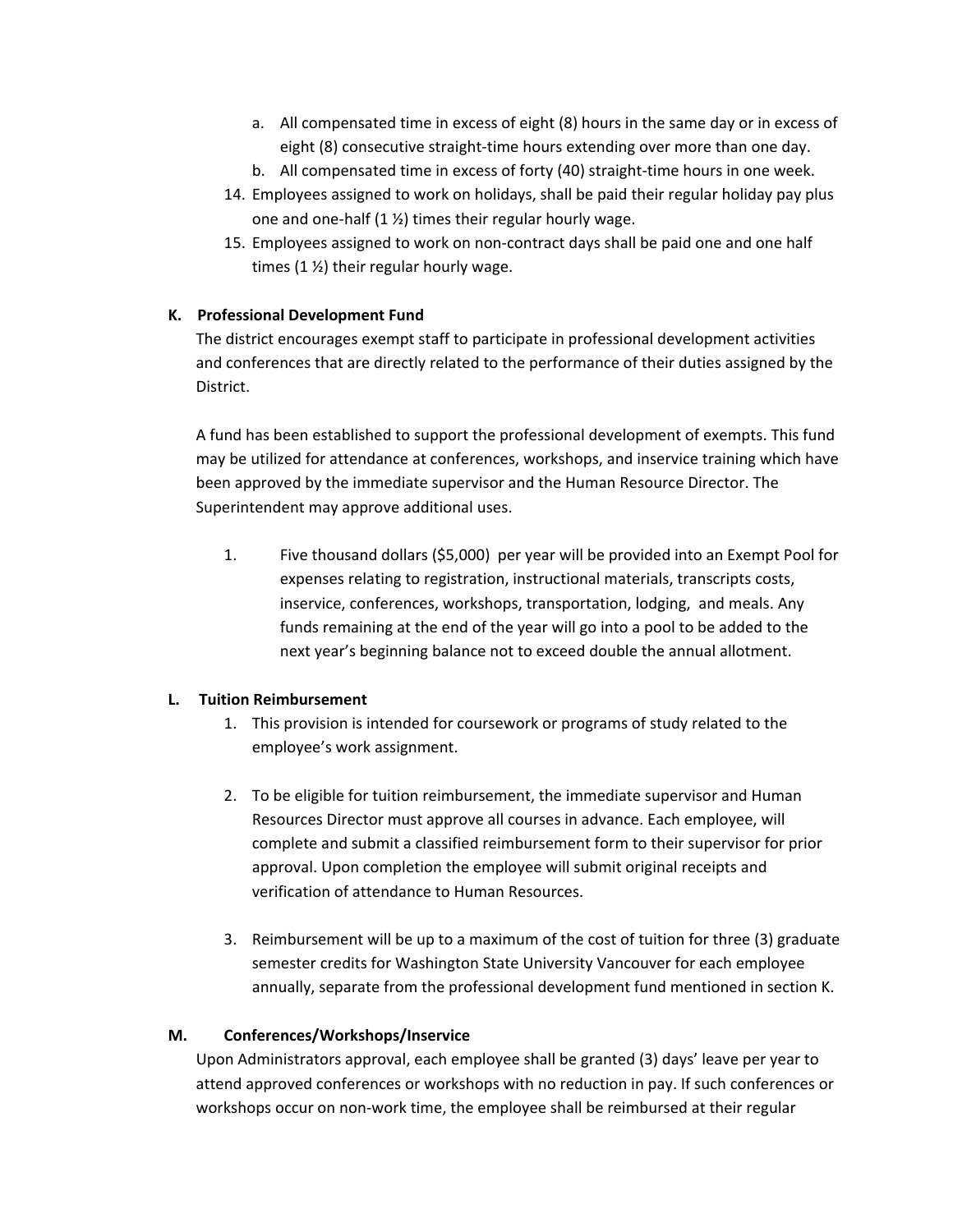hourly rate of pay. Such leave will be non‐accumulative, shall not extend any other leaves, and shall not be used for recreation, leisure, or vacation.

Application for such leave must be made through the immediate supervisor at least forty‐ eight (48) hours in advance and must be approved by the Superintendent or designee.

If an employee is attending an approved conference or workshop of up to one day's duration, his/her required travel time to and from the conference or workshop will be considered a part of their regular workday.

Any funds remaining at the end of the year will go into a pool to be added to the next year's beginning balance not to exceed double the annual allotment.

Thirty‐two (32) inservice hours annually will be available to each 12‐month member. Each ten‐month member will have twenty‐eight (28) inservice hours available. Each nine‐month member will have twenty‐four (24) inservice hours available. Any unused hours will not be carried over.

#### **N. Supervisory Compensation**

When a member of the exempt team is asked to perform the supervision and evaluation of members of other bargaining units, such members will be compensated by having an additional 10% added to their stated salary hourly wage in the approved pay schedule for the period of the contract for which they hold the supervisory responsibilities.

#### **5. Substitutes**

A substitute worker is one who is employed on an intermittent basis to fill the position usually occupied by a regular employee during said employee's absence. A substitute worker doing a majority of an exempt employee's job functions will receive pay at Step 1 for that position. A retired exempt employee subbing in an exempt position will be placed at Step 3, or at the same step they were in at the time of separation, whichever is lower.

#### **6. Duration of Contract**

The agreement shall become effective July 1, 2021 and shall remain in effect until June 30, 2023, with an opener on salaries and benefits 90 days prior to June 30, 2022.

Negotiations between the parties on a successor Agreement should begin at least ninety (90) days prior to the Agreement expiration date.